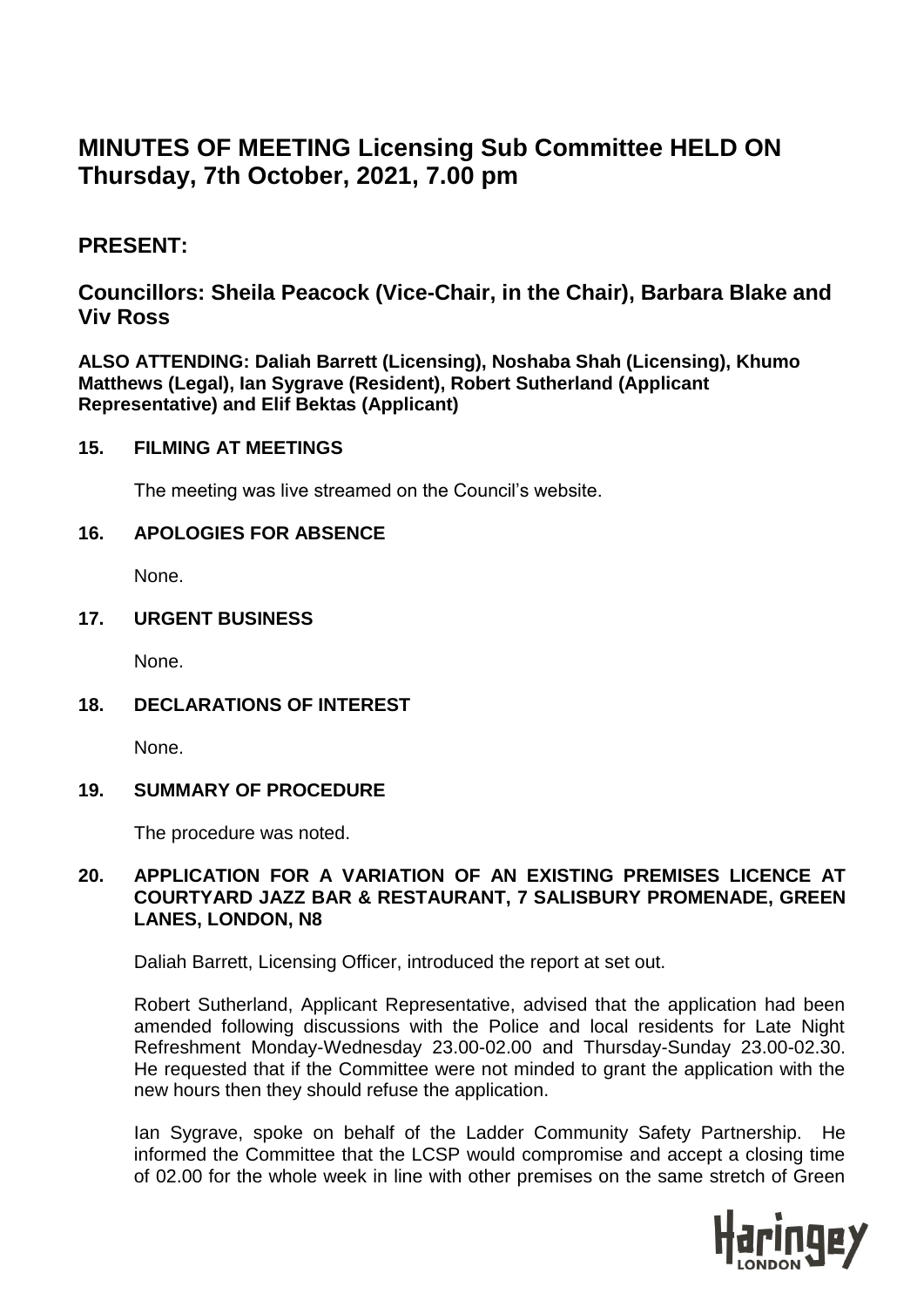Lanes. He referred to the issues previously experienced on Green Lanes and explained that a reduction in closing times had helped to reduced crime and antisocial behaviour. He felt that if this premises was allowed to open past 02.00, then this would set a precedent for other premises and there would be an increase in premises opening later and the area would revert back to a night time economy.

Noshaba Shah, Licensing, presented the representation on behalf of the Licensing Authority. She was in agreement with the comments made by Mr Sygrave and agreed that if the Committee were to agree to an extension in hours, then 02.00 would be a suitable compromise.

Robert Sutherland, Applicant Representative, presented the application for a variation to the premises licence. He advised that the premises name would be changes to 'Haringey Corbasi' and the applicant would be focusing on providing a menu of soups for late night refreshment. The sale of alcohol had been removed from the premises licence, therefore the applicant wished to open later to make up for the lack of sales that would have come from alcohol. The premises would not be a late night venue and it was difficult to see how opening until 02.30 would cause issues in the area.

Mr Sutherland responded to questions from the Committee:

- The applicant had worked at the premises for a number of years.
- The late night hours would attract customers who worked late shifts or through the night and would be a place for them to buy food.
- Removing alcohol from the licence would reduce the risk of people being drawn to the area in the early hours of the morning to continue drinking.

All parties summed up and the Committee retired to consider their decision.

# **RESOLVED**

The Licensing Sub Committee (LSC) carefully considered an application to vary the existing premises licence at Courtyard Jazz Bar & Restaurant, 7 Salisbury Promenade, Green Lanes, London N8. In considering the application, the Committee took account of the London Borough of Haringey's Statement of Licensing Policy, the Licensing Act 2003, the Licensing Act 2003 section 182 Guidance, the report pack and the applicants and objectors written and oral representations.

Having considered the application and heard from all the parties, the Committee decided as follows:

The LSC resolved to accede to the Applicant's request to vary the licence by removing alcohol sales from the licence but to refuse to grant the application as requested. The LSC instead resolved to increase the hours during which licensable activity could take place as follows and to add the following conditions to the conditions that appear at Annex 2 of the existing licence:

Late night Refreshment

Monday to Sunday 2300 to 0200 hours